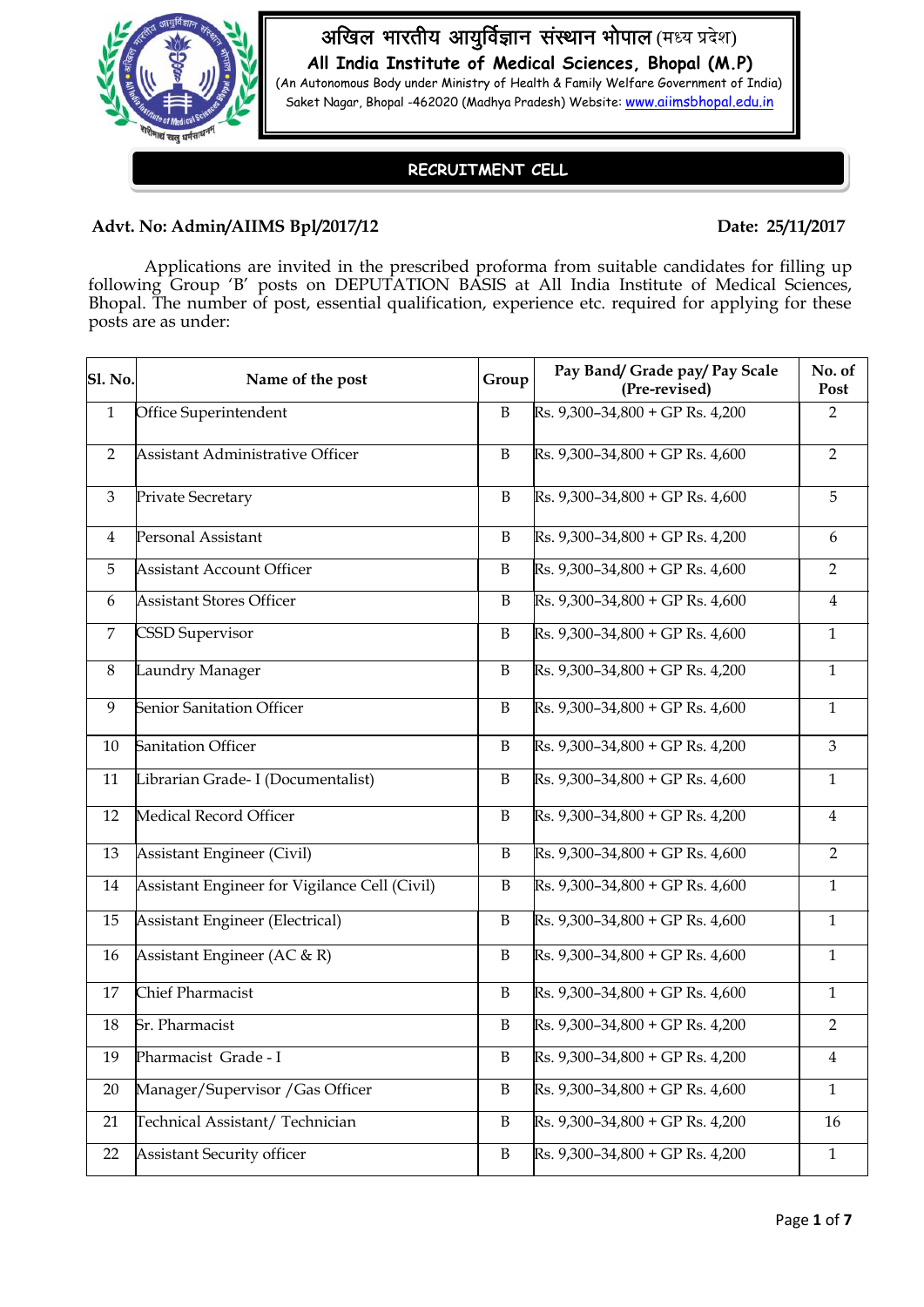| <b>Sl. No.</b> | Name of the Post, Pay-band & Grade Pay and Essential Eligibility conditions                                                                                                                                                                                                                       |
|----------------|---------------------------------------------------------------------------------------------------------------------------------------------------------------------------------------------------------------------------------------------------------------------------------------------------|
| 1.             | <b>Office Superintendent</b><br>Group 'B'<br>Pay Band - 2<br>Rs. 9300-34800 with Grade Pay of Rs. 4200/-                                                                                                                                                                                          |
|                | Officers under the Central/State/U.T./Governments/Universities/Statutory, Autonomous<br>Bodies or Research and Development Organizations<br>I. holding analogous posts on regular basis,<br>Or                                                                                                    |
|                | II. with 10 years regular service in the relevant grade pay of Rs. 2400/- in the relevant field.                                                                                                                                                                                                  |
| 2.             | <b>Assistant Administrative Officer</b><br>Group 'B'<br>Pay Band - 2<br>Rs. 9300-34800 with Grade Pay of Rs. 4600/-<br>Officers under the Central/State/U.T. Governments/Universities/Statutory/Autonomous<br>Bodies or Research and Development Organizations                                    |
|                | I. holding analogous posts on regular basis,<br>Or<br>II. with 05 years regular service in the grade pay of Rs. 4200/- in the relevant field and<br>possessing educational qualification as mentioned below:                                                                                      |
|                | <b>Essential:</b><br>Degree from recognized University or its equivalent                                                                                                                                                                                                                          |
|                | Desirable:<br>1. MBA/PG diploma in management from recognized institute.<br>2. Knowledge of Government Rules and Regulations.<br>3. Proficiency in Computers.                                                                                                                                     |
| 3.             | <b>Private Secretary</b><br>Group 'B'<br>Pay Band - 2<br>Rs. 9300-34800 with Grade Pay of Rs. 4600/-                                                                                                                                                                                              |
|                | Officer of the State/ Central Government or Central Statutory/ Autonomous Bodies holding<br>analogous posts or with at least 5 years of regular services in the post with Grade Pay of Rs. 4200<br>or higher.                                                                                     |
| 4.             | <b>Personal Assistant</b><br>Group 'B'<br>Pay Band - 2<br>Rs. 9300-34800 with Grade Pay of Rs. 4200/-                                                                                                                                                                                             |
|                | Officers under the Central/State/U.T. Governments/Universities/Statutory/Autonomous Bodies<br>or Research and Development Organizations                                                                                                                                                           |
|                | Holding analogous posts on regular basis<br>1.<br>$\mathbf{u}$<br>ii. With 10 years regular services in the grade pay of Rs. 2400/- in the relevant field                                                                                                                                         |
| 5.             | <b>Assistant Account Officer</b><br>Group 'B'<br>Pay Band - 2<br>Rs. 9300-34800 with Grade Pay of Rs. 4600/-                                                                                                                                                                                      |
|                | Officers under the Central/State/U.T. Governments/Universities/Statutory/Autonomous Bodies<br>or Research and Development Organizations<br>Holding analogous posts on regular basis<br>i.<br>Or<br>Junior Account Officer with five years of regular services in the grade pay Rs. 4200/-.<br>ii. |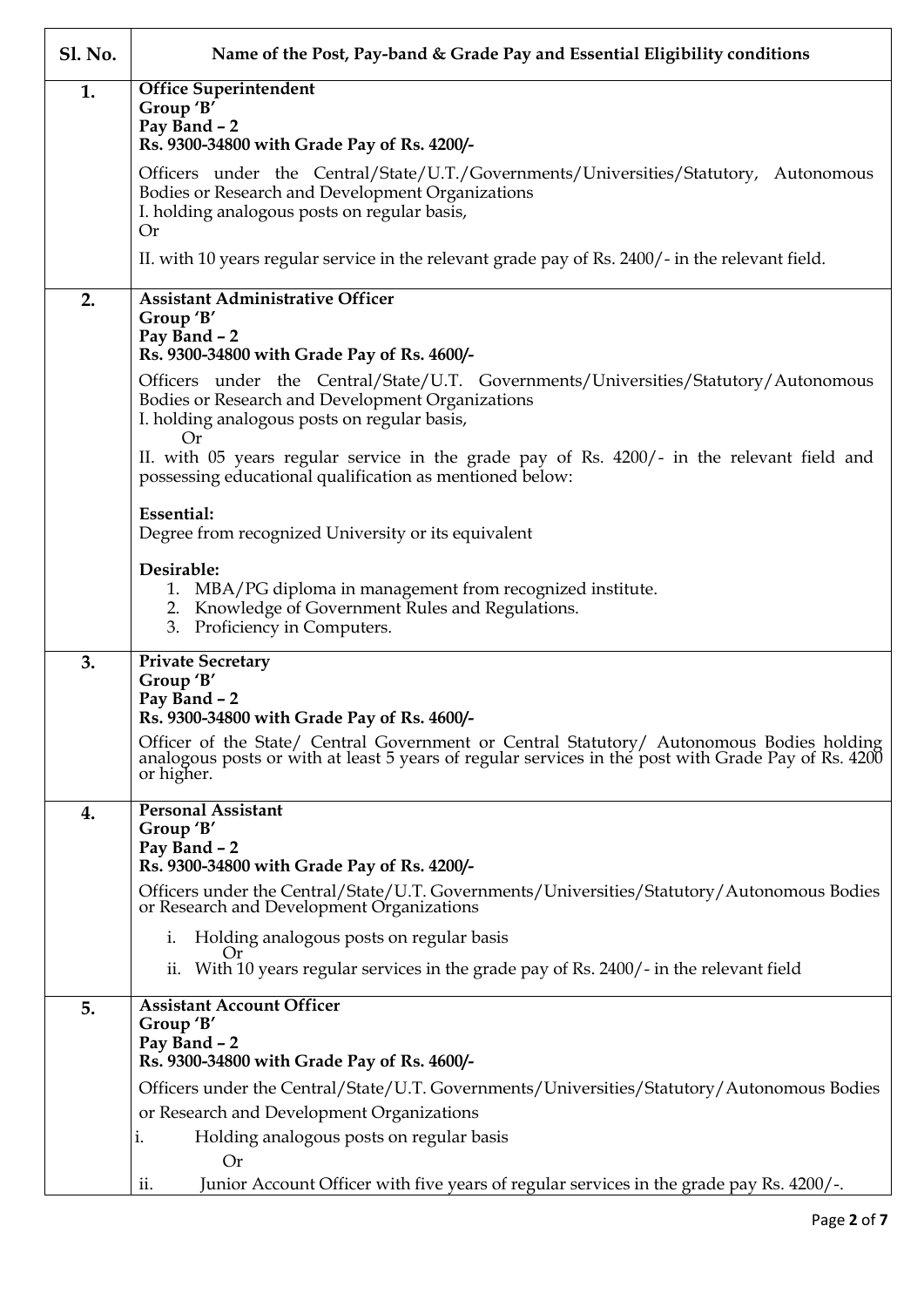| 6.  | <b>Assistant Stores Officer</b>                                                                   |
|-----|---------------------------------------------------------------------------------------------------|
|     | Group 'B'                                                                                         |
|     | Pay Band - 2                                                                                      |
|     | Rs. 9300-34800 with Grade Pay of Rs. 4600/-                                                       |
|     |                                                                                                   |
|     | Officers under the Central/State/U.T. Governments/Universities/Statutory,Autonomous               |
|     | Bodies or Research and Development Organizations                                                  |
|     |                                                                                                   |
|     | Holding analogous posts on regular basis,                                                         |
|     |                                                                                                   |
|     | <b>Or</b>                                                                                         |
|     | With 5 years regular service in the grade pay of Rs. 4200/-.                                      |
|     |                                                                                                   |
| 7.  | <b>CSSD Supervisor</b>                                                                            |
|     | Group 'B'                                                                                         |
|     | Pay Band - 2                                                                                      |
|     | Rs. 9300-34800 with Grade Pay of Rs. 4600/-                                                       |
|     |                                                                                                   |
|     | Officers under the Central/State Govt./Autonomous/Statutory Organizations                         |
|     |                                                                                                   |
|     | Holding analogous posts on regular basis                                                          |
|     |                                                                                                   |
|     | CSSD Supervisor with 5 years regular services in the grade pay of Rs. 4200/-.                     |
|     |                                                                                                   |
| 8.  | <b>Laundry Manager</b>                                                                            |
|     | Group 'B'                                                                                         |
|     | Pay Band - 2                                                                                      |
|     | Rs. 9300-34800 with Grade Pay of Rs. 4200/-                                                       |
|     |                                                                                                   |
|     |                                                                                                   |
|     | Officers working in a 200 bedded Hospital of Central/ State/ U.T. Governments or Central          |
|     | Autonomous/ Statutory/ Local Self Government Bodies or Public Sector undertakings:                |
|     | i. Holding analogous posts on regular basis                                                       |
|     | Or                                                                                                |
|     | ii. Holding a post in the grade pay of Rs. 2400/- with 10 years of regular services in the grade. |
|     |                                                                                                   |
|     | <b>Senior Sanitation Officer</b>                                                                  |
| 9.  |                                                                                                   |
|     | Group 'B'                                                                                         |
|     | Pav Band - 2                                                                                      |
|     | Rs. 9300-34800 with Grade Pay of Rs. 4600/-                                                       |
|     |                                                                                                   |
|     | Officers working in a 200 bedded Hospital Of Central/ State/ U.T. Government or Central           |
|     | Autonomous/ statutory/local Self Government Bodies or Public Sector undertaking:                  |
|     |                                                                                                   |
|     | Holding analogous posts on regular basis                                                          |
|     |                                                                                                   |
|     | Holding a post in the grade pay of Rs. 4200/- with 5 years of regular service in the grade.       |
| 10. | <b>Sanitation Officer</b>                                                                         |
|     | Group 'B'                                                                                         |
|     | Pay Band - 2                                                                                      |
|     | Rs. 9300-34800 with Grade Pay of Rs. 4200/-                                                       |
|     |                                                                                                   |
|     | Officers working in a 200 bedded Hospital Of Central/ State/ U.T. Government or Central           |
|     |                                                                                                   |
|     | Autonomous/ statutory/local Self Government Bodies or Public Sector undertaking:                  |
|     | Holding analogous posts on regular basis<br>i.                                                    |
|     |                                                                                                   |
|     | Or                                                                                                |
|     | ii. Holding a post in the grade pay of Rs. 2800/- with 6 years of regular service in the grade.   |
|     |                                                                                                   |
|     |                                                                                                   |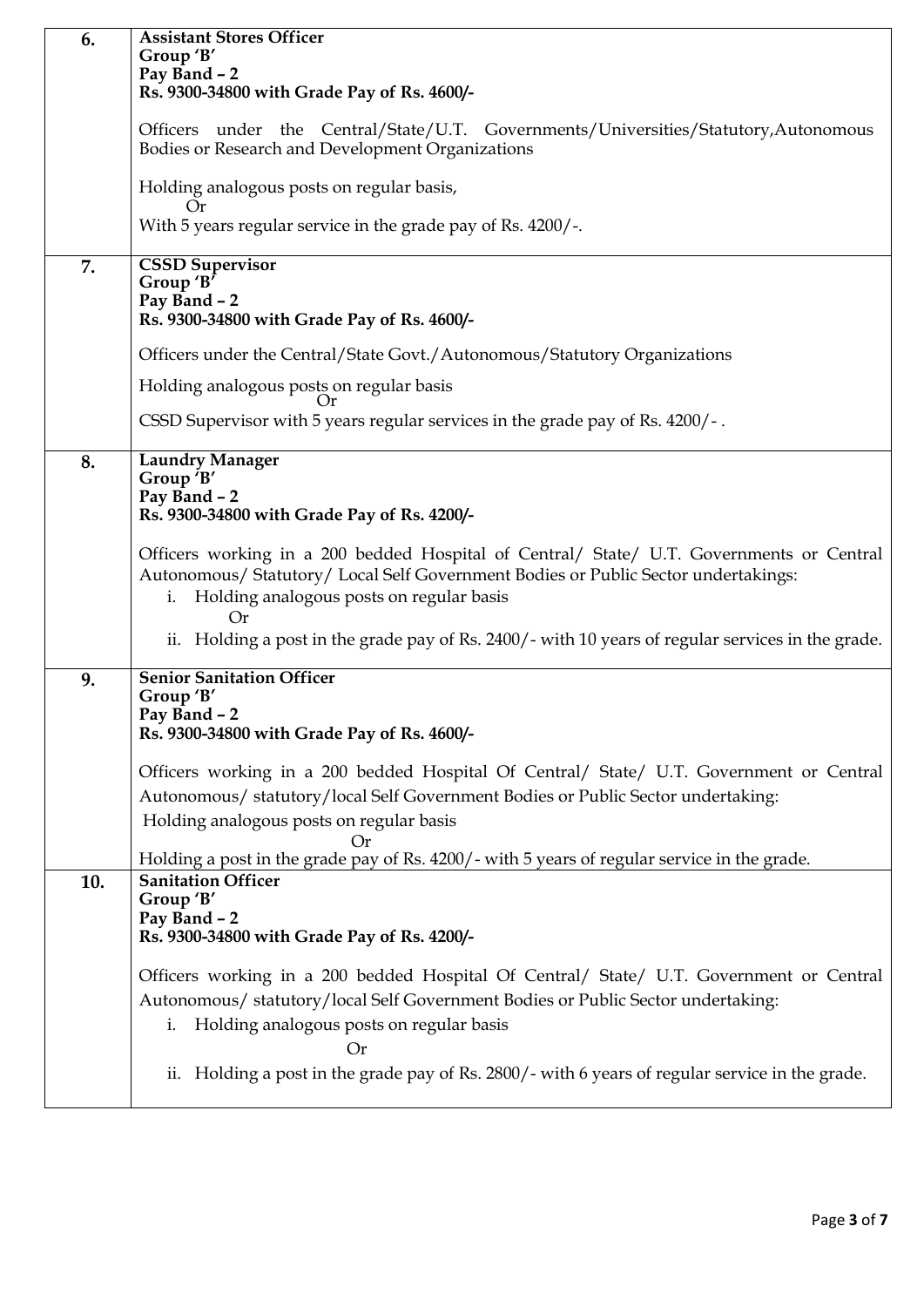| 11. | Librarian Grade- I (Documentalist)                                                                                                                                                                    |  |
|-----|-------------------------------------------------------------------------------------------------------------------------------------------------------------------------------------------------------|--|
|     | Group 'B'<br>Pay Band - 2                                                                                                                                                                             |  |
|     | Rs. 9300-34800 with Grade Pay of Rs. 4600/-                                                                                                                                                           |  |
|     | Officers under the Central/State/U.T. Governments/Universities/Statutory/Autonomous Bodies<br>or Research and Development Organizations                                                               |  |
|     | Holding analogous posts on regular basis<br>i.<br><b>Or</b>                                                                                                                                           |  |
|     | ii. With 3 years regular services in the grade pay of Rs. 4200/- in the relevant field and<br>possessing educational qualification as mentioned below:                                                |  |
|     | 1. Bachelor Degree in Library Science or Library and information Services from a recognized<br>University/Institution<br><b>Or</b>                                                                    |  |
|     | B.Sc. Degree Or Equivalent From a recognized University and Bachelor Degree or Post<br>Graduate Diploma or equivalent in Library Science From a recognized University or<br>Institute.                |  |
|     | <b>AND</b>                                                                                                                                                                                            |  |
|     | 2. 5 Years' experience in a library of repute.                                                                                                                                                        |  |
|     | 3. Ability to use computers- hands on experience in office applications, spread sheets and<br>presentations.                                                                                          |  |
|     | Desirable:<br>Diploma in Computer Application from a recognized University or Institute.                                                                                                              |  |
| 12. | <b>Medical Record Officer</b><br>Group 'B'<br>Pay Band - 2<br>Rs. 9300-34800 with Grade Pay of Rs. 4200/-                                                                                             |  |
|     | Officers under the Central/State/U.T. Governments/Universities/Statutory/Autonomous                                                                                                                   |  |
|     | Bodies/Health Care Organizations holding analogous posts on regular basis<br><b>Or</b>                                                                                                                |  |
|     | Junior Medical Record officer with 6 years of regular services in the grade pay of Rs. 2800/- in the                                                                                                  |  |
|     | relevant field.                                                                                                                                                                                       |  |
| 13. | <b>Assistant Engineer (Civil)</b>                                                                                                                                                                     |  |
|     | Group 'B'<br>Pay Band - 2                                                                                                                                                                             |  |
|     | Rs. 9300-34800 with Grade Pay of Rs. 4600/-                                                                                                                                                           |  |
|     | Officers under the Central/State/U.T. Governments/Universities/ Statutory/Autonomous<br>Bodies or Research and Development Organizations                                                              |  |
|     | Holding analogous posts on regular basis<br><b>Or</b>                                                                                                                                                 |  |
|     | Jr. Engineer (Civil) with 5 years of regular service in the grade                                                                                                                                     |  |
| 14. | Assistant Engineering for Vigilance Cell (Civil)                                                                                                                                                      |  |
|     | Group 'B'<br>Pay Band - 2<br>Rs. 9300-34800 with Grade Pay of Rs. 4600/-                                                                                                                              |  |
|     | Officers under the Central/ State/ U.T. Governments/ Universities/ Statutory/Autonomous<br>Bodies or Research and Development Organizations<br>Holding Analogous posts on regular basis.<br><b>Or</b> |  |
|     | Jr. Engineer (Civil) with 5 years of regular service in the grade.                                                                                                                                    |  |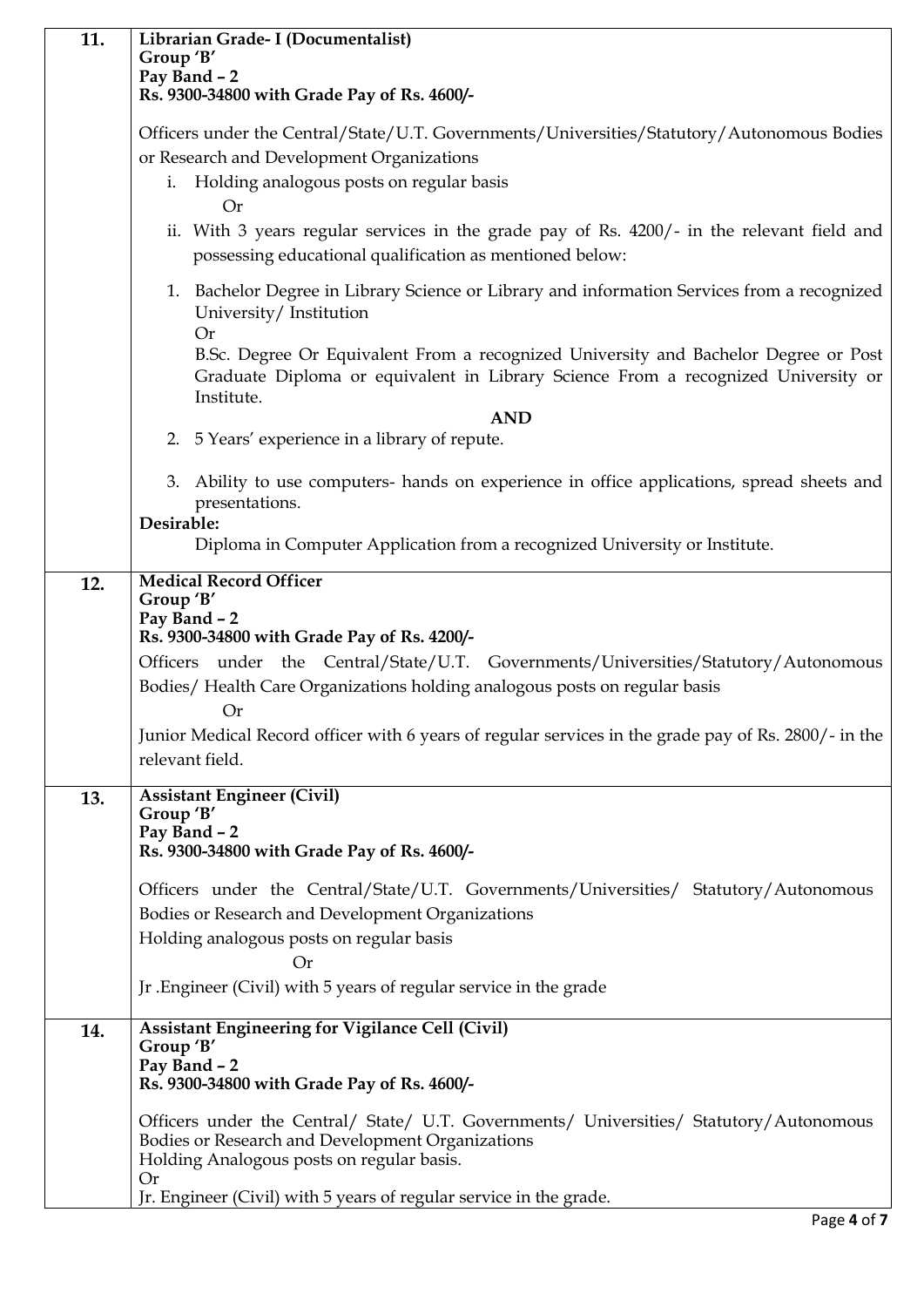| 15. | <b>Assistant Engineer (Electrical)</b>                                                              |  |
|-----|-----------------------------------------------------------------------------------------------------|--|
|     | Group 'B'                                                                                           |  |
|     | Pay Band - 2<br>Rs. 9300-34800 with Grade Pay of Rs. 4600/-                                         |  |
|     |                                                                                                     |  |
|     | Officers under the Central/State/U.T. Governments/Universities/ Statutory/Autonomous                |  |
|     | Bodies or Research and Development Organizations holding Analogous posts on regular basis.          |  |
|     | <b>Or</b>                                                                                           |  |
|     | Jr. Engineer (Electric) with 5 years of Regular service in the grade.                               |  |
| 16. | <b>Assistant Engineer(AC &amp; R)</b>                                                               |  |
|     | Group 'B'                                                                                           |  |
|     | Pay Band - 2                                                                                        |  |
|     | Rs. 9300-34800 with Grade Pay of Rs. 4600/-                                                         |  |
|     | Officers from Ministries/ Departments of Government of India, CPWD, MES, BRO, DoT, State            |  |
|     | Government / Union Territories Engineering Services, and other Engineering Departments of the       |  |
|     | Central/State Statutory/Autonomous Bodies holding analogous post                                    |  |
|     | With 5 years of regular service as Junior Engineer.                                                 |  |
|     |                                                                                                     |  |
| 17. | <b>Chief Pharmacist</b>                                                                             |  |
|     | Group 'B'                                                                                           |  |
|     | Pay Band - 2                                                                                        |  |
|     | Rs. 9300-34800 with Grade Pay of Rs. 4600/-                                                         |  |
|     | Officers under the Central/State/U.T. Governments/Universities/Statutory/Autonomous Bodies          |  |
|     | or Research and Development Organizations                                                           |  |
|     | i. Holding analogous posts on regular basis                                                         |  |
|     | <b>Or</b>                                                                                           |  |
|     | ii. With 5 years regular services in the grade of Pharmacist Grade-I in the grade pay of Rs. 4200/- |  |
|     |                                                                                                     |  |
| 18. | <b>Sr. Pharmacist</b>                                                                               |  |
|     | Group 'B'                                                                                           |  |
|     | Pay Band – 2                                                                                        |  |
|     | Rs. 9300-34800 with Grade Pay of Rs. 4200/-                                                         |  |
|     | Officers under the Central/State/U.T. Governments/Universities/Statutory/Autonomous Bodies          |  |
|     | or Research and Development Organizations                                                           |  |
|     | Holding analogous posts on regular basis<br>i.                                                      |  |
|     | <b>Or</b>                                                                                           |  |
|     | ii. With 6 years regular services in the grade of Pharmacist Grade - II grade pay of Rs. 2800/-     |  |
|     |                                                                                                     |  |
| 19. | Pharmacist Grade - I                                                                                |  |
|     | Group 'B'                                                                                           |  |
|     | Pay Band - 2                                                                                        |  |
|     | Rs. 9300-34800 with Grade Pay of Rs. 4200/-                                                         |  |
|     | Officers under the Central/State/U.T. Governments/Universities/Statutory/Autonomous Bodies          |  |
|     | or Research and Development Organizations                                                           |  |
|     | Holding analogous posts on regular basis<br>i.                                                      |  |
|     | Or                                                                                                  |  |
|     | With 6 years regular services in the grade of Pharmacist Grade - II grade pay of Rs. 2800/-<br>ii.  |  |
|     |                                                                                                     |  |
|     |                                                                                                     |  |
|     |                                                                                                     |  |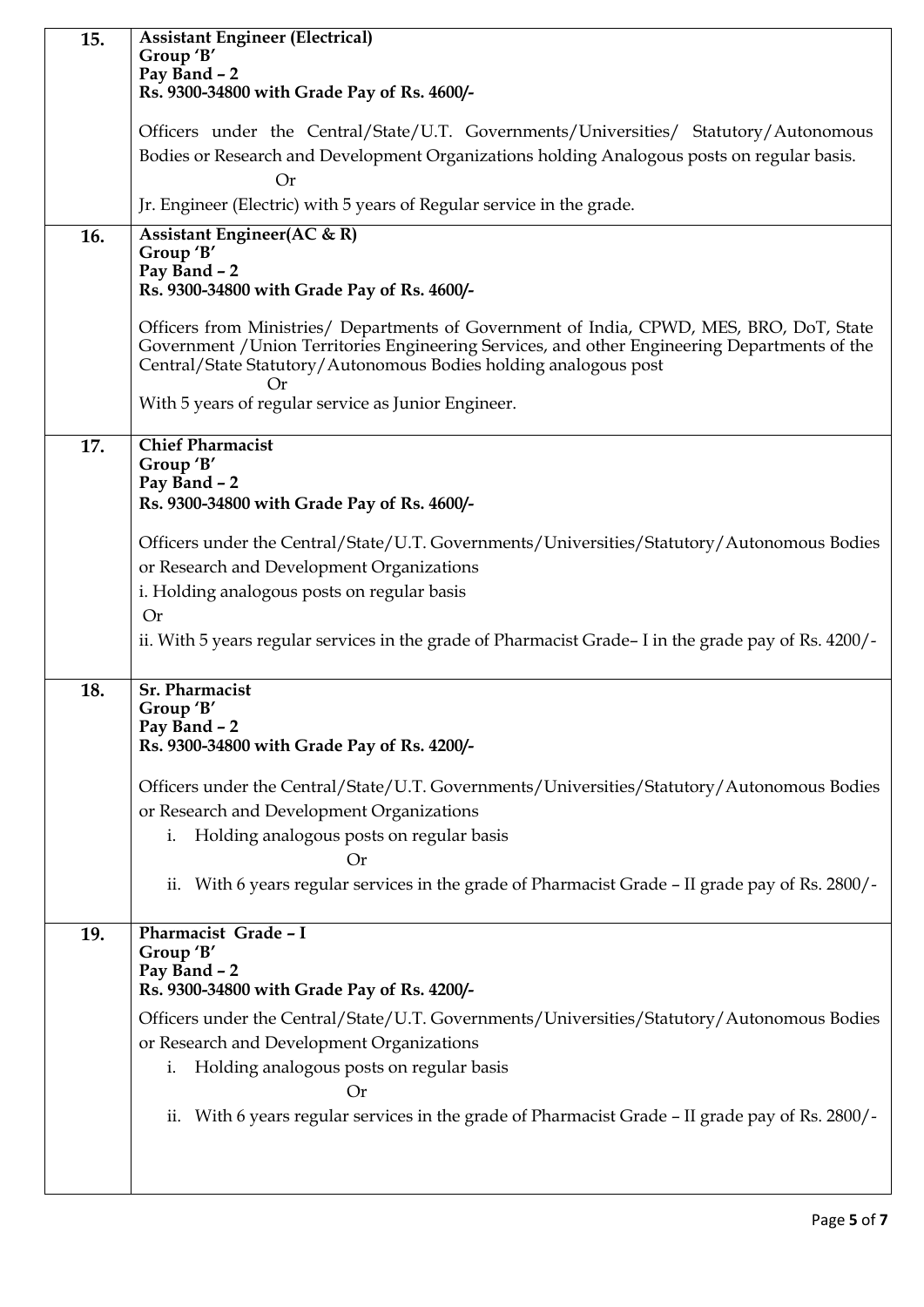| 20.<br>21. | Manger/Supervisor/Gas Officer<br>Group 'B'<br>Pay Band - 2<br>Rs. 9300-34800 with Grade Pay of Rs. 4600/-<br>Officials holding analogous posts in govt. organizations or holding posts with 11 years of relevant<br>experience in GP of Rs.2800/-.<br>Technical Assistant/Technician<br>Group 'B' |  |
|------------|---------------------------------------------------------------------------------------------------------------------------------------------------------------------------------------------------------------------------------------------------------------------------------------------------|--|
|            | Pay Band - 2                                                                                                                                                                                                                                                                                      |  |
|            | Rs. 9300-34800 with Grade Pay of Rs. 4200/-                                                                                                                                                                                                                                                       |  |
|            | Officers under the Central/State/U.T. Governments/Universities/Statutory/Autonomous Bodies                                                                                                                                                                                                        |  |
|            | or Research and Development Organizations                                                                                                                                                                                                                                                         |  |
|            | Holding analogous posts on regular basis<br>i.<br><b>Or</b>                                                                                                                                                                                                                                       |  |
|            | ii. With 10 years regular services in the grade pay of Rs. 2400/- in the relevant field                                                                                                                                                                                                           |  |
|            | and possessing educational qualification as mentioned below:                                                                                                                                                                                                                                      |  |
|            | Essential                                                                                                                                                                                                                                                                                         |  |
|            | 1. B.Sc. in Medical Lab Technology or equivalent.                                                                                                                                                                                                                                                 |  |
|            | 2. 5 Years experience in the concerned field<br><b>Or</b>                                                                                                                                                                                                                                         |  |
|            | 3. Diploma in Medical Lab Technology or equivalent.                                                                                                                                                                                                                                               |  |
|            | 4. 8 years experience in the concerned field                                                                                                                                                                                                                                                      |  |
|            | <b>Or</b>                                                                                                                                                                                                                                                                                         |  |
|            | 5. For post in Anaesthesia/ Operation Theatre (OT), B.Sc. in OT techniques or equivalent                                                                                                                                                                                                          |  |
|            | with 5 years' experience in concerned field.                                                                                                                                                                                                                                                      |  |
|            | 10+2 with science with Diploma in OT techniques or equivalent with 8 years' experience in<br>6.<br>concerned field.                                                                                                                                                                               |  |
|            |                                                                                                                                                                                                                                                                                                   |  |
| 22.        | <b>Assistant Security Officer</b><br>Group 'B'<br>Pay Band - 2<br>Rs. 9300-34800 with Grade Pay of Rs. 4200/-                                                                                                                                                                                     |  |
|            | Officers of the Police Department of the Central/State/UT Governments of Officers of the<br>Armed Forces including Para Military Forces holding analogous posts or with 6/10 years regular<br>service in the grade pay of Rs. 2800/- or 2400/- respectively.                                      |  |

# **Note:**

- I. The Director, AIIMS Bhopal reserves the right to vary the vacancies or cancel the exercise, at any stage of the process without assigning any reason thereof.
- II. Maximum age limit for applying for the aforesaid posts on deputation is **56 years** as on last date of receipt of application, **i.e. 24/12/2017 (**30 days from the date of publication of this advertisement in Employment News edition i.e. dated 25 Nov.-01 Dec. 2017).
- III. The initial period of deputation shall ordinarily be three years from date of appointment and the same will be regulated as per DoPT guidelines. Pay will be protected as per Govt. of India rules.
- IV. All the posts carry usual allowance as admissible to Central Government Employees of similar status and other allowances sanctioned at AIIMS Bhopal (M.P.)